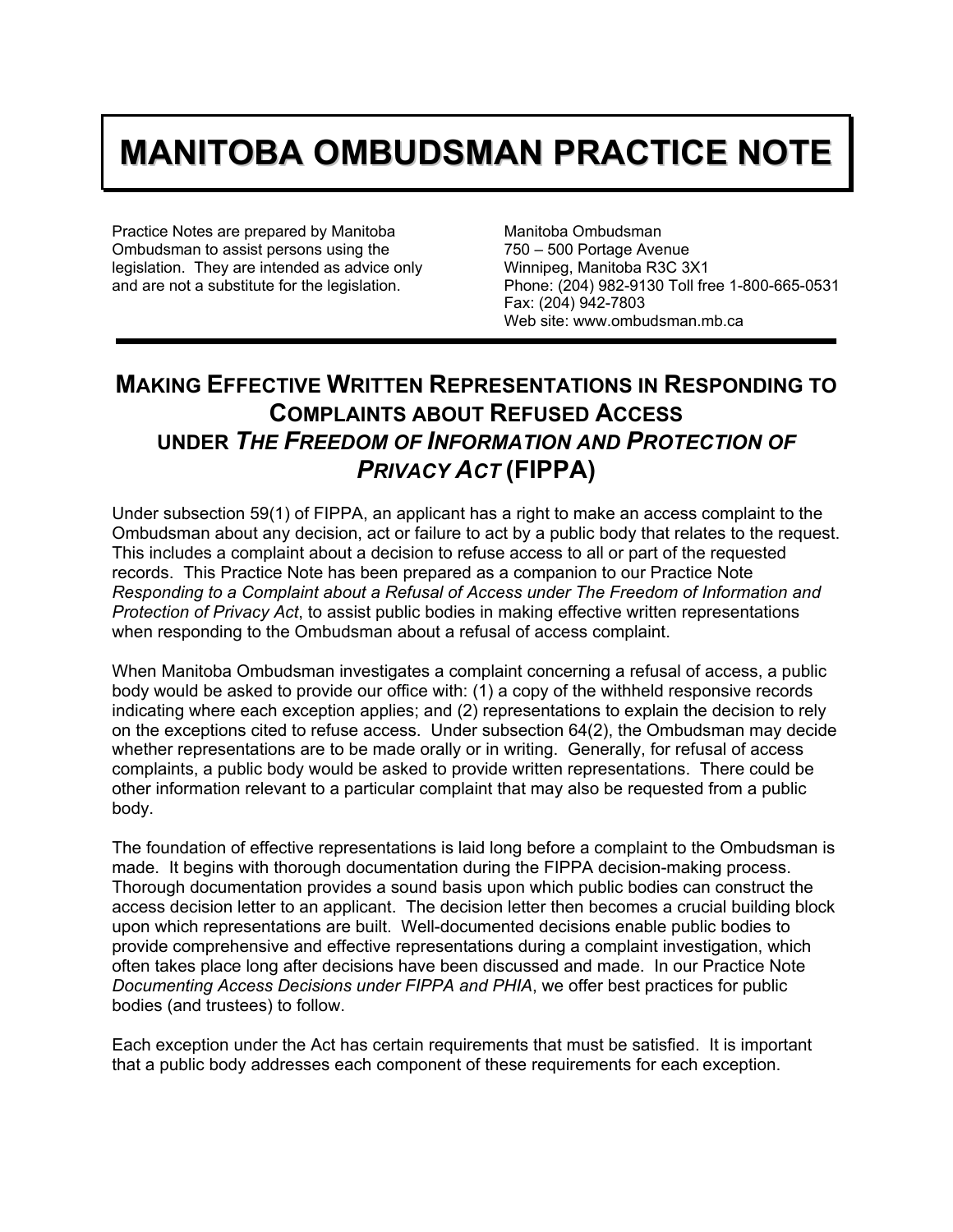If representations are too general or if the necessary connections between the exception and the withheld information are not clearly made, the representations will not establish that the exception applies. To be effective, representations should not restate or rephrase the language of an exception; they should clearly establish, explain, and provide evidence to support the public body's case for relying on the exception that has been cited. Generally, providing concise written representations is an efficient process that enables a public body to describe in its own words, the basis for its decision. Additionally, statements made in a public body's representations are often cited in our reports so that a public body's position is accurately represented.

When making written representations to the Ombudsman, public bodies should demonstrate the following:

- **For both mandatory and discretionary exceptions**, a full explanation should be provided to clearly demonstrate how all of the required elements of each exception apply to the withheld information.
- **For both mandatory and discretionary exceptions**, where there are also provisions that limit the application of the exception to disclosure, we need to consider whether any such provisions could apply, thereby providing for the release of the information. An explanation of the public body's consideration of whether any would apply should be provided. For example, if the public body has cited subclause 18(1)(c)(i), the public body's consideration of the applicability of subsection 18(3) should be explained.
- **For discretionary exceptions**, a public body has the discretion to give access rather than refuse access to the information. Therefore, a public body should provide an explanation of the reasons for refusing access including the factors that were considered to be relevant, in order to demonstrate that its exercise of discretion was reasonable. Our Practice Note, *The Exercise of Discretion When Applying Discretionary Exceptions to Refuse Access under FIPPA*, provides suggestions for public bodies when applying discretionary exceptions.
- **Where an exception states that the information or record must be one of the types listed in the exception**, identify the particular type of information or record and provide reasons to explain why it fits into this category. Some examples are clause 18(1)(b) which requires the information to fall within the categories of commercial, financial, labour relations, scientific or technical information, and clause 23(1)(a) which requires the information to fall within the categories of advice, opinions, proposals, recommendations, analyses or policy options.
- **Where an exception states that a particular consequence would result from disclosure of the information**, describe the consequence in detail and provide an explanation to establish a reasonable expectation of the harm described in the exception. Some examples are section 24 where disclosure would be harmful to individual or public safety and subsection 25(1) which sets out exceptions where disclosure would be harmful to law enforcement or legal proceedings.
- **Where an exception states that a record was prepared for a particular purpose**, provide facts to support this claim. Some examples are cabinet confidences under subsection 19(1) and solicitor-client privilege under subsection 27(1).